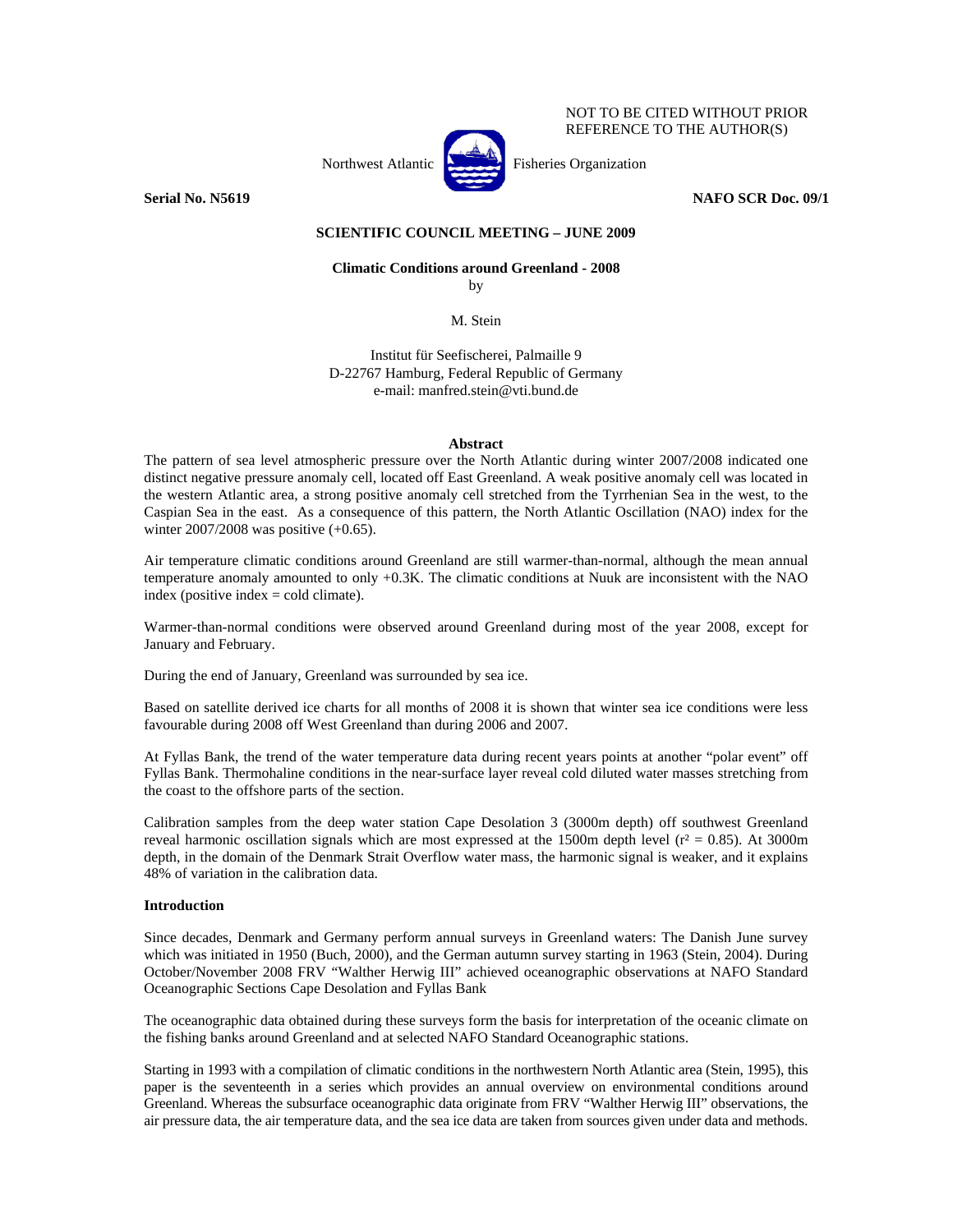#### **Data and Methods**

The pattern of sea level atmospheric pressure anomaly during the winter (December, January, February) of 2007/2008 (Fig. 1b) and of sea level atmospheric pressure (Fig. 1c) was taken from NCEP/NCAR Reanalysis data from the NOAA-CIRES Climate Diagnostics Centre

http://www.cdc.noaa.gov/cgi-bin/data/composites/printpage.pl .

The NAO Index as given in Fig. 2, refers to the mean December, January, February (DJF) index. It is taken from

http://www.cpc.ncep.noaa.gov/products/precip/CWlink/pna/nao\_index.html.

Data on the atmospheric climate of Greenland were sampled by the Danish Meteorological Institute at Nuuk (64°11'N, 51°44.5'W), Egedesminde (68°42.5'N, 52°53'W) and Angmagssalik (65°36'N, 37°40'W). Whereas the first data set was mutually supplied by the Danish Meteorological Institute in Copenhagen and the Seewetteramt, Hamburg, the latter data sets were given by the Seewetteramt, Hamburg (Figs. 3–7). The climatic mean which the air temperature anomaly charts are referenced to is 1961-1990.

Ice charts (Figs. 8-14) were taken from

http://www.natice.noaa.gov/pub/East\_Arctic/Baffin\_Bay/Davis\_Strait/; http://www.natice.noaa.gov/pub/East\_Arctic/Greenland\_Sea/Greenland\_Sea\_southwest/; http://www.natice.noaa.gov/pub/East\_Arctic/Greenland\_Sea/Greenland\_Sea\_South/.

They originate from NOAA satellite ice observations. Analysis of ice conditions is grouped in sub areas which are denoted in the above given internet links (Baffin Bay/Davis Strait, Greenland Sea southwest, Greenland Sea South).

Sea surface temperature data for the region between Greenland and Labrador were taken from the IGOSS Data Base

http://ingrid.ldgo.columbia.edu/SOURCES/.IGOSS. The climatology is referenced to 1971-2000 (Figs. 15, 16).

During cruise WH316 of FRV "Walther Herwig III", CTD profiles were obtained at each fishing position of the surveyed area (Figs. 1 and 17). Observations on Standard Oceanographic Stations (Stein, 1988) were done at the Cape Desolation Section and the Fyllas Bank Section (Figs. 18, 20). Salinity readings of the CTD (SeaBird 911+) profiles were adjusted to water samples derived by Rosette water sampler. Time series of temperature anomaly at Fyllas Bank station 4 is given in Fig. 19. The data comprise observations done during September-November at the station site. Data gaps in our own data base, due to e.g. December observations, were filled with data from the World Data Base. This is the case for 1972, 1978, 1980 and 1981.The time series of salinity calibration samples at NAFO Cape Desolation Station 3 is given in Figs. 21 - 23. Data analysis and presentation (Figs. 17, 18, 20) was done using the most recent version of Ocean Data View (Version 3.4.2, 2008; Schlitzer, 2008).

#### **Results and Discussion**

Fig. 1 shows the area of investigation during cruise WH316. Starting off East Greenland in the Dohrn Bank region (stratum 7) on 15 October 2008, FRV "Walther Herwig III" went southwards along the East Greenland shelf and slope to complete bottom trawl fishing and CTD/Rosette work in stratum 6. From 27 October onwards, the ship worked in West Greenland waters, doing bottom trawl fishing and CTD/Rosette work, as well as CTD/Rosette observations along oceanographic sections. On 11 November 2008, FRV "Walther Herwig III" left Nuuk and made her way back to Bremerhaven where the cruise was finished on 20 November 2008.

## *The North Atlantic Oscillation (NAO)*

Fig. 1b shows the pattern of sea level pressure anomalies over the North Atlantic during the winter of 2007/2008 (DJF). There was no similar pressure pattern recorded during past winters from 1989/90 onwards (Stein, 2003). During winter 2007/2008, there was one distinct negative pressure anomaly cell, located off East Greenland. A weak positive anomaly cell was located in the western Atlantic area, a strong positive anomaly cell stretched from the Tyrrhenian Sea in the west, to the Caspian Sea in the east. As a consequence of this pattern, the North Atlantic Oscillation (NAO) index for the winter 2007/2008 was positive (+0.65).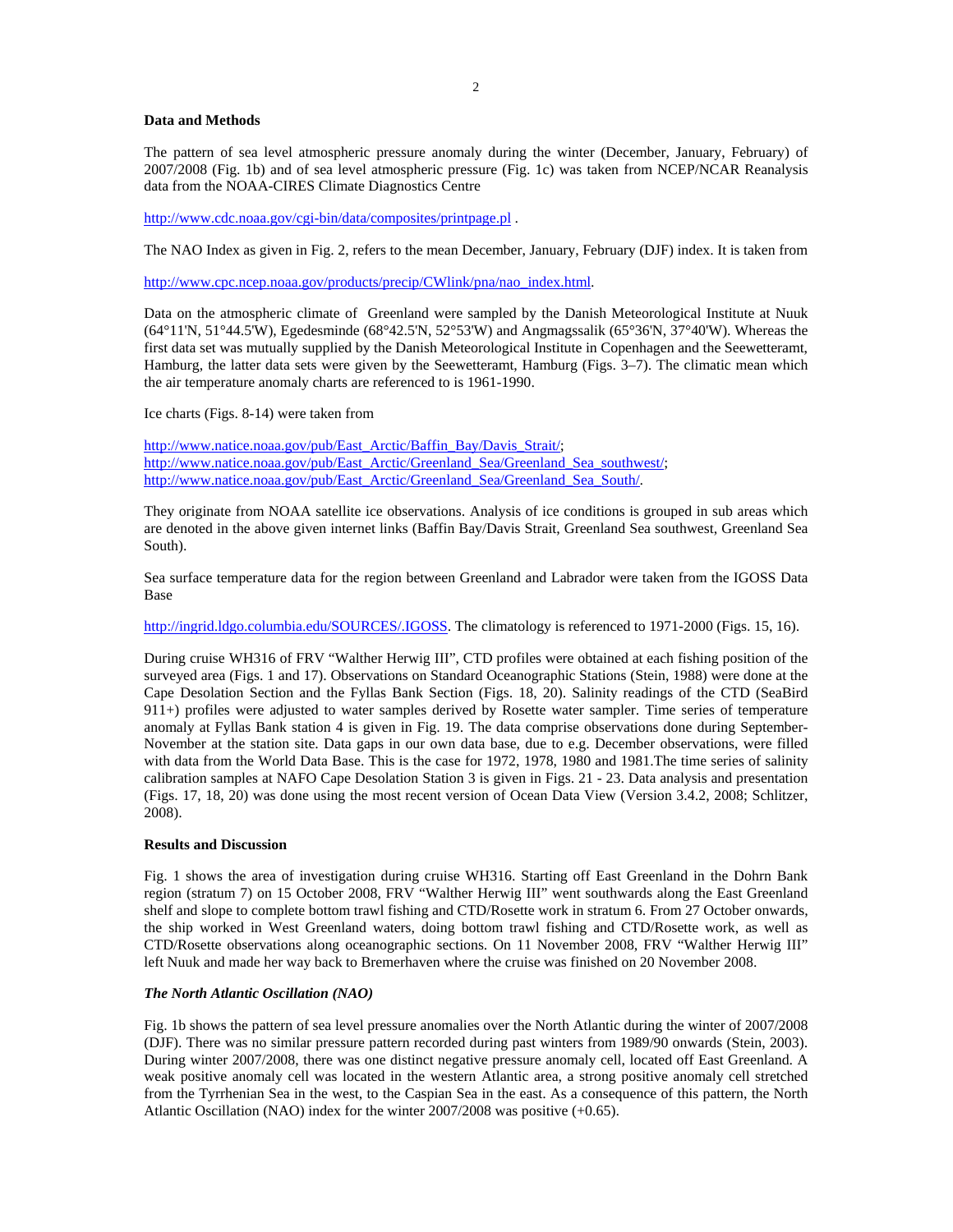The sea level atmospheric pressure over the North Atlantic during winter 2007/2008 is given in Fig. 1c. NAO *positive* winters, like 1999, 2000 and 2005, outline a deeper-than-normal Icelandic Low and a stronger-thannormal subtropical Azores High. NAO *negative* winters, like 1998, 2001, 2002, 2003 and 2004 show a weak subtropical high and a weak Icelandic low (for winters prior to 2003/2004, see: Stein, 2003).

#### *The NAO index*

The NAO index, as given for the last and present decade shows mostly positive values (Fig. 2a, upper panel). The index for winter 2007/2008 (December-February) is positive (+0.65). As can be seen from Fig. 2a, this index is among the stronger positive indices, encountered since 1990.

During the second half of the last century we see that the 1960s were generally "low-index" years while the 1990s were "high-index" years (Fig. 2b). There was a major exception to this pattern occurring between the winter preceding 1995 and the winter preceding 1996, when the index flipped from being one of its most positive values to its most negative value this century (Fig. 2a, upper panel).

The direct influence of NAO on Nuuk winter mean air temperatures is as follows: A "low-index" year corresponds with warmer-than-normal years. Colder-than-normal climatic conditions at Nuuk are linked to "high-index" years. This indicates a negative correlation of Nuuk winter air temperatures with the NAO. Correlation between both time series is significant ( $r = -0.73$ ,  $p \ll 0.001$ ; Stein, 2004). The 2008 mean annual air temperature anomalies at Nuuk (0.3K) reveal, however, that statistical significance being valid for the entire time series of 130 years, must not necessarily mean that this model fits with every year of observation. The NAO index for winter 2007/2008 is among the stronger positive values during the past 19 years (Fig. 2a), and the annual mean air temperatures are near the mean value observed during 1876-2008 (see below).

#### *Air Temperature and Climatic means*

During 2008, February was the coldest month off West and East Greenland. While at Egedesminde (Fig. 3) temperatures were above normal from March onwards, the Nuuk air temperatures reveal colder-than-normal conditions during January, February and December (Fig. 4).

With the exception of February, Angmagssalik (Fig. 5) experienced climatic conditions which were above the climatic mean throughout the year.

#### *Climatic Variability off West Greenland*

The annual mean air temperature anomaly calculated for 2008 is 0.3K (Fig. 6). This is a continuation of a series of warmer-than-normal years (0.2K to 2.0K) which started in 1996, with the exception of 1999 which was colder-than- normal (-0.3K). During recent times, 2003 was the warmest year with  $+2.0K$ . We have to go back to the 1940s to find similar warm years, like 1947 with +2.3K.

*Warming in arctic regions has become a more and more frightening scenario in past years (http://cires.colorado.edu/science/groups/steffen/greenland/melt2005/).* 

 *Warming as observed in our data on West Greenland Current properties (e.g. Stein, 2005), in the climatic data of Nuuk, as indicated above, and in subsurface oceanographic data off West Greenland's fishing banks (see below) support this scenario.* 

The presentation of decadal air temperature anomalies at Nuuk (Fig. 7) reveals much variability during the first year of each decade: whereas the years 1950 and 1960 were warmer-than-normal, 1970 about normal, the years 1980 and 1990 indicated considerable positive/negative anomalies, and the year 2000 conditions were similar to 1980. The year 2001 was the warmest "year 1" since the 1950s, and 2002 is the first warmer-than-normal "year 2" after three decades. 2003 is the warmest year on record for all decades, and 2004 is the warmest "year 4". The year 2005 (+1.6K) is in a similar range as the years 1955 (+1.3K), 1965 (+1.7K) and 1985 (+1.8K). The year 2006 (+1.2K) is in the same range as the year 1966 (+1.2K) and thus another warmer-than-normal year at Nuuk. The same trend can be seen for the year  $2007 (+ 0.8K)$  which is the same as in 1957. The year 1977 was the warmest "year 7", and the anomaly amounted to  $+1.6K$ . The year 2008 mean air temperature is in a similar range as the temperatures of the "year 8" of the previous four decades.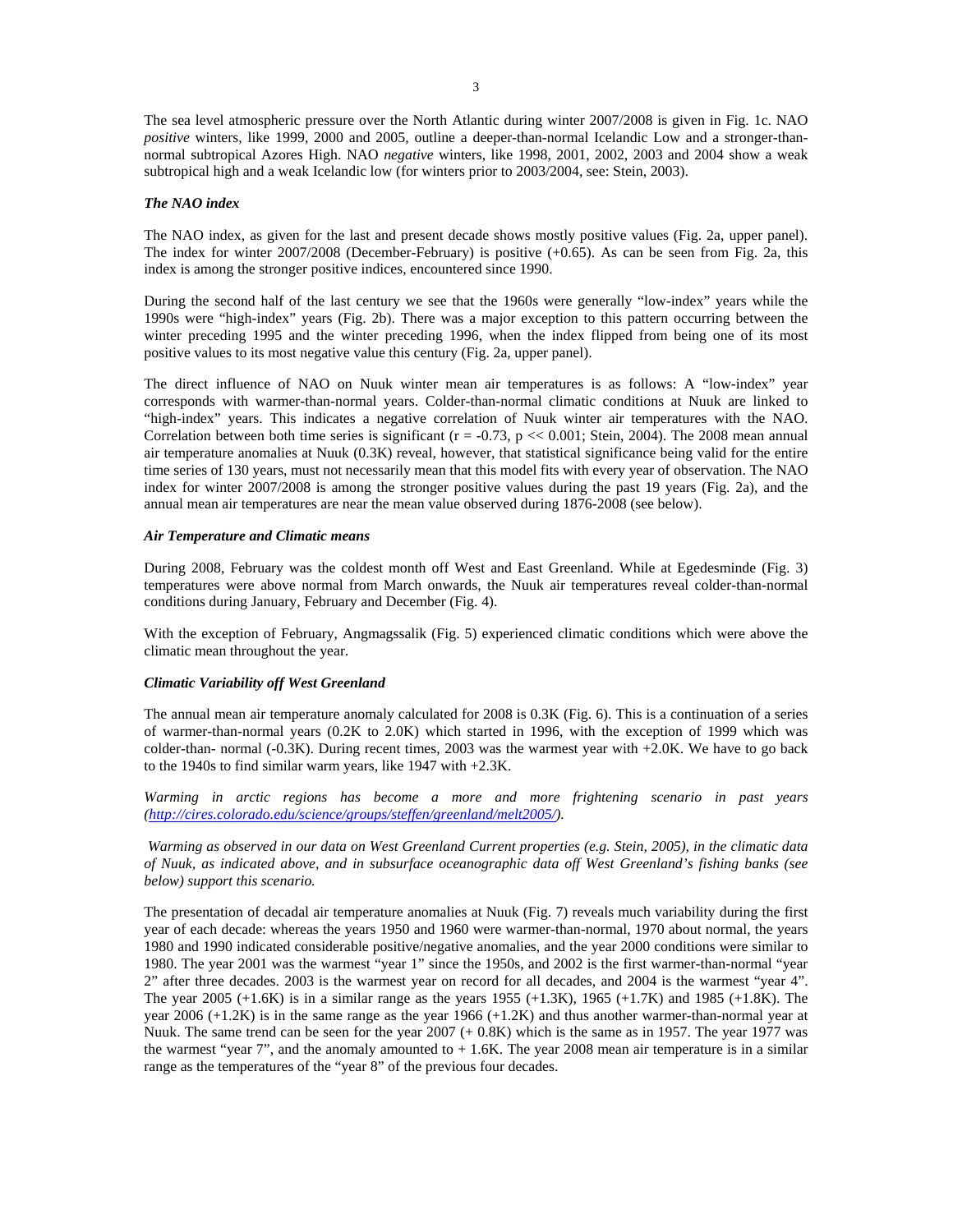#### *Ice Conditions around Greenland*

Winter sea ice conditions were not as favourable during 2008 off West Greenland than during the previous year. The sea ice drift has a significant offshore component which is called the "West Ice". During the end of January, Greenland was surrounded by sea ice (Figs. 8-10). Multi-year sea ice, coming from the Arctic Ocean via the East Greenland current to the Cape Farewell area, is called "Storis". During 21-25 April, the East Greenland coast was surrounded by sea ice with concentrations ranging from 9-10 tenth (Fig. 11). There was also a tongue of newly formed ice in the Cape Farewell/Julianehaab Bight region which extended up off Paamiut (Fig. 12). Sea ice formed again in Baffin Bay in the early-November (Fig. 13) when up to 9-10 tenth of ice concentration was observed north off Baffin Island. This was similar to the sea ice conditions during 2007. Off East Greenland, first sea ice formation was encountered in the Angmagssalik area and to the north at Storfjord Deep during early-November (Fig. 14).

# *Sea Surface Temperature (SST) Observations off Greenland and in the Labrador Sea*

The SST anomaly data as given in Figs. 15 and 16 reveal anomalous warm conditions off Greenland and in the Labrador Sea throughout all months of 2008. Maximum warming exceeded 3 K during July and August (Fig. 16), least warming occurred in December when SSTs were 0.5 K warmer-than-normal. Compared to the previous year, December SSTs cooled by about 0.5 K. During all months, there are colder-than-normal surface waters at the Greenland coast. This points at the influence of the sea ice on the SSTs.

## *Subsurface Observations off West Greenland*

There are two salient features in the vertical distribution of temperature which characterize the hydrographic properties between Greenland and arctic Canada (Stein, 2005): The Baffin Island Current and the core of the West Greenland Current (WGC). The Baffin Island Current is a broad current band which exports cold water from Baffin Bay southwards. On the eastern side of the section, the West Greenland Current flows along the shelf break and transports heat into the Baffin Bay.

Vertical distribution of potential temperature and salinity at the NAFO Standard Oceanographic Sections Cape Desolation, and Fyllas Bank are given in Figs. 18 to 20.

#### *Cape Desolation Section*

The Cape Desolation Section station 3 is in the domain of the WGC-core and reveals maximum temperatures of 6.20°C at 86m depth during 29 October 2008 (Fig. 18). The salinity maximum (35.001psu) is found deeper, at 213m depth. At depths of 2989m potential temperature of 1.50°C was calculated (*in situ* temperature / salinity: 1.73°C / 34.908 psu).

## *Fyllas Bank Section*

Based on autumn measurements (September-November) at station 4 of the Fyllas Bank section, the temperature anomaly time series reveals a warming trend which is persistent since 1993 (Fig. 19). Since station 4 of the Fyllas Bank section is situated at the bank slope, it happened in the past decades that cold surface waters from Fyllas Bank were moved westward and influenced the upper 200m of the water column. This happened during autumn 1983, 1992 and 2002, and these events will be called here "polar events". Mean temperature of the upper layer 0-200m again indicates cooling after 2003 which was the record warm year in the entire time series. The 2008 observations indicate slightly positive anomalies of the 0-200m layer (0.26K). The trend of the data obtained since 2003 (Fig. 19) points at another "polar event" off Fyllas Bank. This is corroborated by the information obtained from the entire Fyllas Bank section (Fig. 20): The thermohaline conditions in the nearsurface layer off Fyllas Bank reveal cold diluted water masses stretching from the coast to the offshore parts of the section. At depths, the warm and saline signal of the WGC dominates the hydrographic conditions off-slope the Fyllas Bank.

#### *Calibration samples*

Data on calibration samples taken at CD3, reveal freshening in deep water layers from 1984 onwards (Figs. 21 to 23). During the 2008 cruise, calibration samples were obtained at 500m, 1000m, 1500m, 2000m, 2500m and 3000m depth. Model (1) adjusted to the data of 1500m, 2000m and 3000m depth, reveals significant harmonic trends.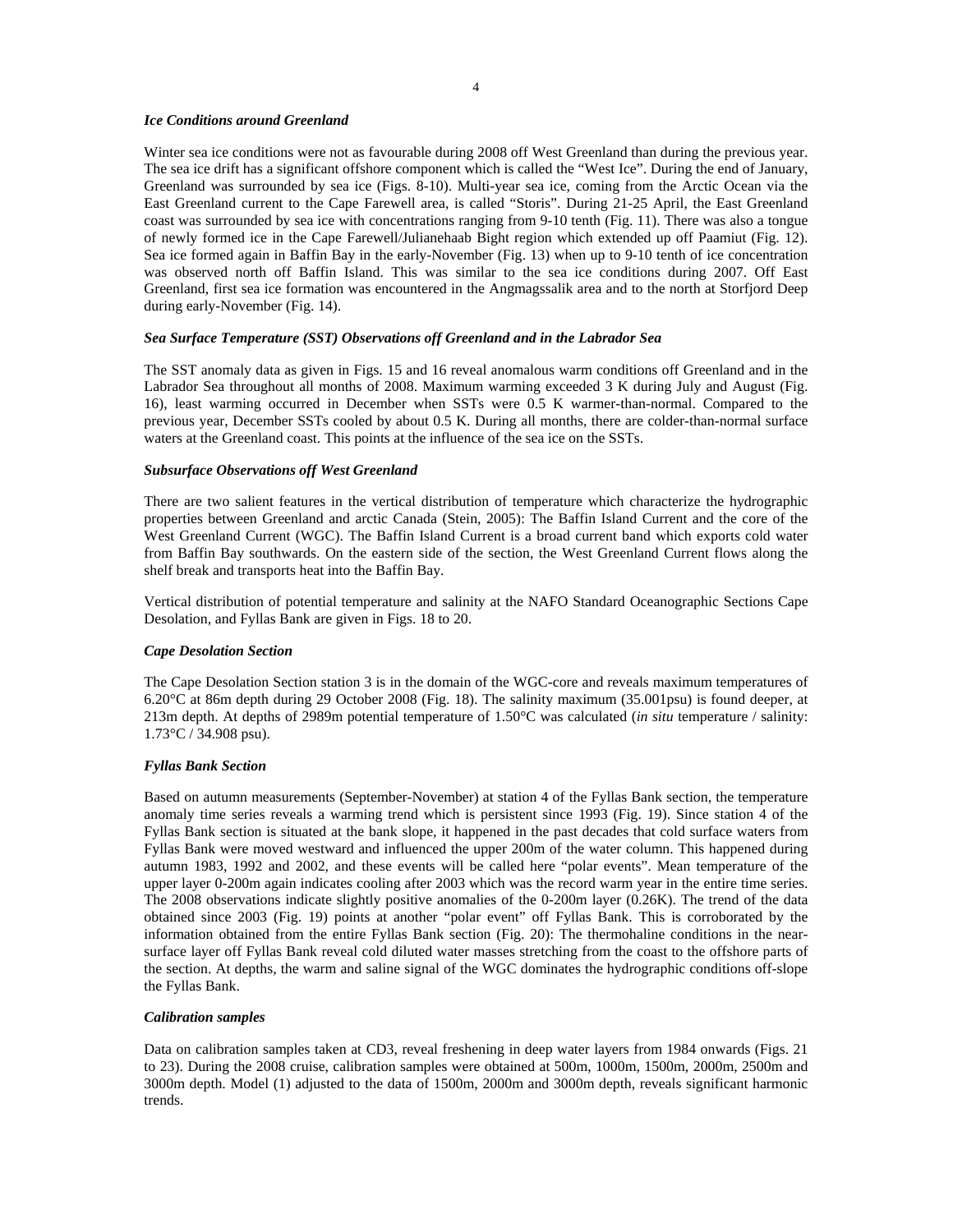#### (1)  $\zeta(t)=A^*\sin(2\pi/\tau+\varphi)+\ln t$  trend

They explain 85% of variation at 1500m depth (Fig. 21), 80% at 2000m depth (Fig. 22) and 48% at 3000m depth (Fig. 23). It is suggested here that the values at 1500m depth represent climatic changes in the Labrador Sea throughout the time of the 1980s to 2008. At 2000m depth, which is the approximate depth of the upper boundary of the saline, low-oxygen layers of the North Atlantic Deep Water (NADW) the model suggests climatic changes which might be forced by the Labrador Sea Water layer, sitting above the NADW (Stein and Wegner, 1990). The bottom water layer at Cape Desolation Station 3 is influenced by the Denmark Strait Overflow Water (DSOW). It would appear that the salinity at this depth (3000m) points at freshening of this water mass, which obtains its characteristics north of the Denmark Strait in the Greenland Sea. Since 2003, data suggest increasing salinities in the bottom water layer at Cape Desolation Station 3. This might be a consequence of previous warming and increasing salinities upstream in the Greenland Sea (Osterhus and Gammelsrod, 1999; Walter, 2004).

# **References**

- BUCH, E. 2000. Air-Sea-Ice Conditions off Southwest Greenland, 1981-97. *J.Northw.Atl.Fish.Sci.,* **26**: 123- 136.
- OSTERHUS, S., and T. GAMMELSROD 1999. The Abyss of the Nordic Seas Is Warming. *J. Climate* **12**: 3297-3304.
- SCHLITZER, R. 2008. Ocean Data View. http://odv.awi.de
- STEIN, M. 1988. Revision of list of NAFO standard oceanographic sections and stations. *NAFO SCR Doc.,* No. 1, Serial No. N1432, 9p.
- STEIN, M. 1995. Climatic Conditions Around Greenland 1992. *NAFO Sci. Coun. Studies,* **22**: 33-41.
- STEIN, M. 2003. Climatic Conditions Around Greenland 2002. *NAFO SCR Doc.* 03/4: 1-29.
- STEIN, M. 2004. Climatic Overview of NAFO Subarea 1, 1991-2000. *J.Northw.Atl.Fish.Sci.,* **34**: 29- 41.
- STEIN, M. 2005. North Atlantic subpolar gyre warming impacts on Greenland offshore waters. *J. Northw. Atl. Fish. Sci.,* **36**: 43-54.
- STEIN, M., and G. WEGNER 1990. Recent Thermohaline Observations on the Deep Waters off West Greenland. *NAFO Sci. Coun. Studies,* **14**: 29-37
- WALTER, M. 2004. Warming of Greenland Sea Deep Water induced by abyssal mixing. Doctoral thesis, University of Bremen.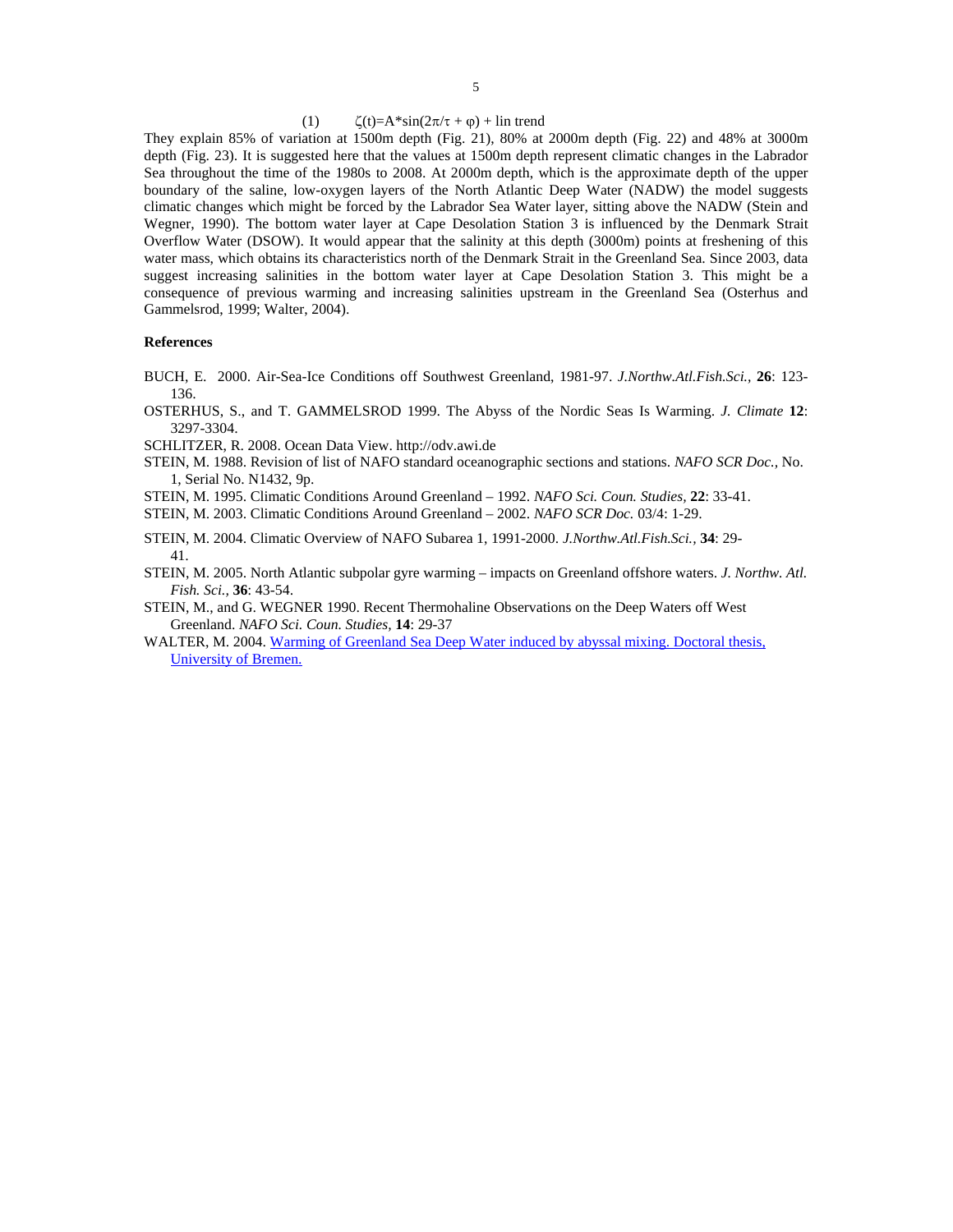

Fig. 1a Area of investigation during WH 305 (2 October – 21 November 2008), and individual survey strata; strata 0-200m: 1.1, 2.1, 3.1, 4.1, 5.1, 6.1 and 7.1, and 200-400m: 1.2, 2.2, 3.2, 4.2, 5.2, 6.2 and 7.2 around Greenland



Fig. 1b Pattern of sea level atmospheric pressure anomaly during the winters (December, January, February) of 2007/2008, *red year label denotes positive NAO index.* 

Fig. 1c Pattern of sea level atmospheric pressure during the same winter as in Fig. 1b.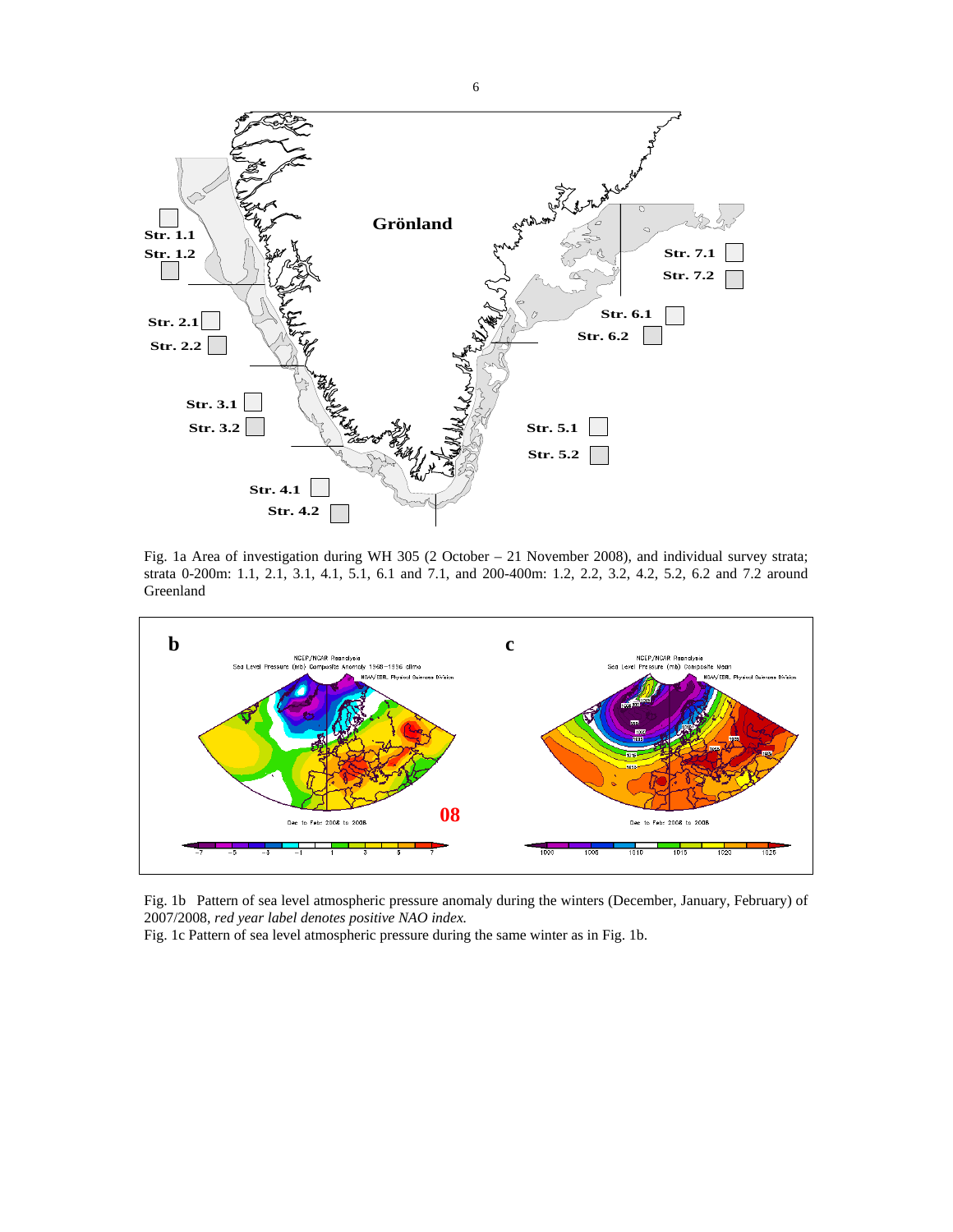

Fig. 2 The winter (DJF) NAO index in terms of the last and present decade (a), and the second half of the last century (lower figure b, a 5 year running mean has been applied)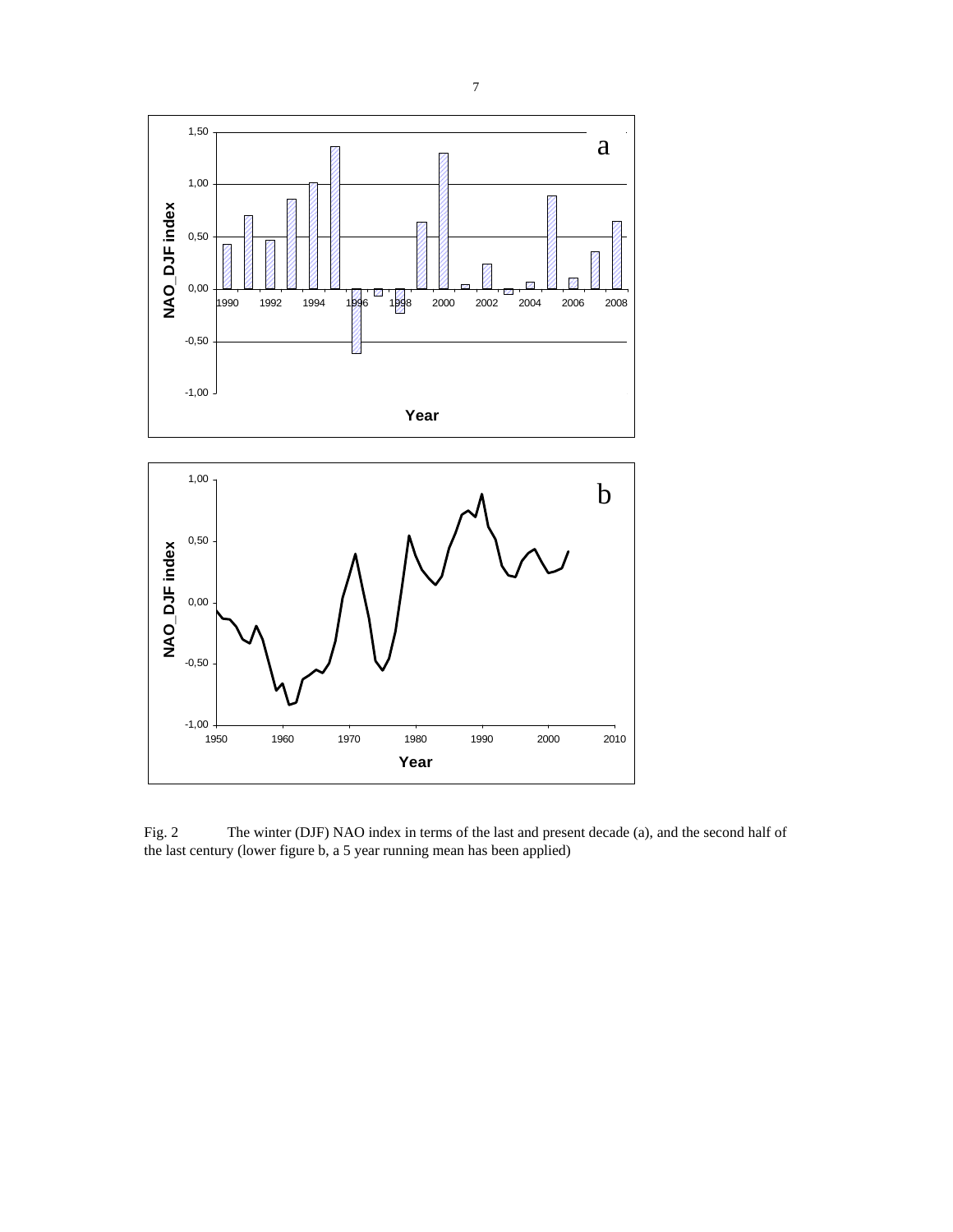

Fig. 3 Monthly mean air temperature [°C] at Egedesminde during 2008 (red, thin line) and climatic mean (1961-1990)



Fig. 4 Monthly mean air temperature [°C] at Nuuk during 2008 (red, thin line) and climatic mean (1961-1990)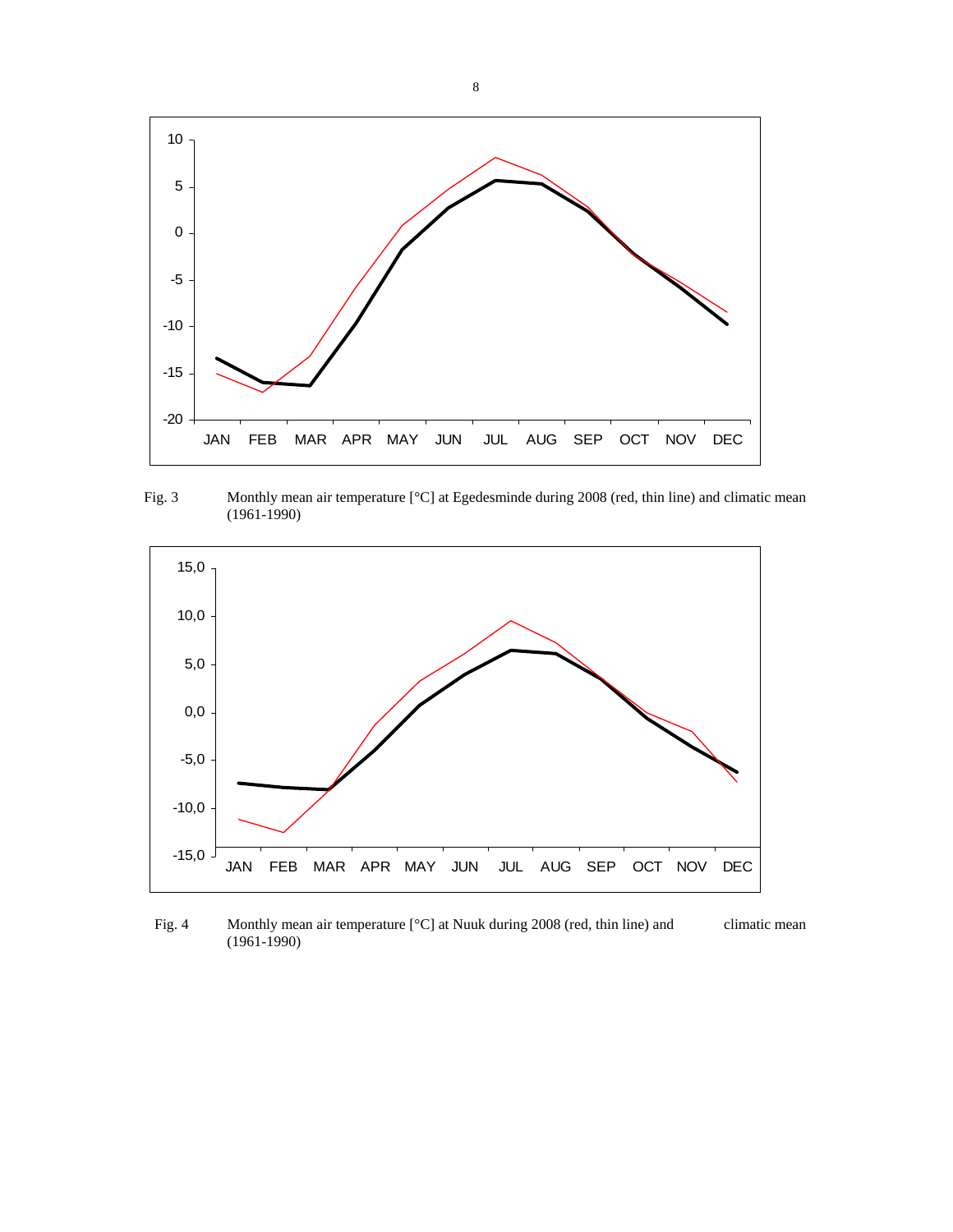

Fig. 5 Monthly mean air temperature [°C] at Angmagssalik during 2008 (red, thin line) and climatic mean (1961-1990)



Fig. 6 Time series of annual mean air temperature anomalies at Nuuk (1876-2008, rel. 1961-1990), and 13 year running mean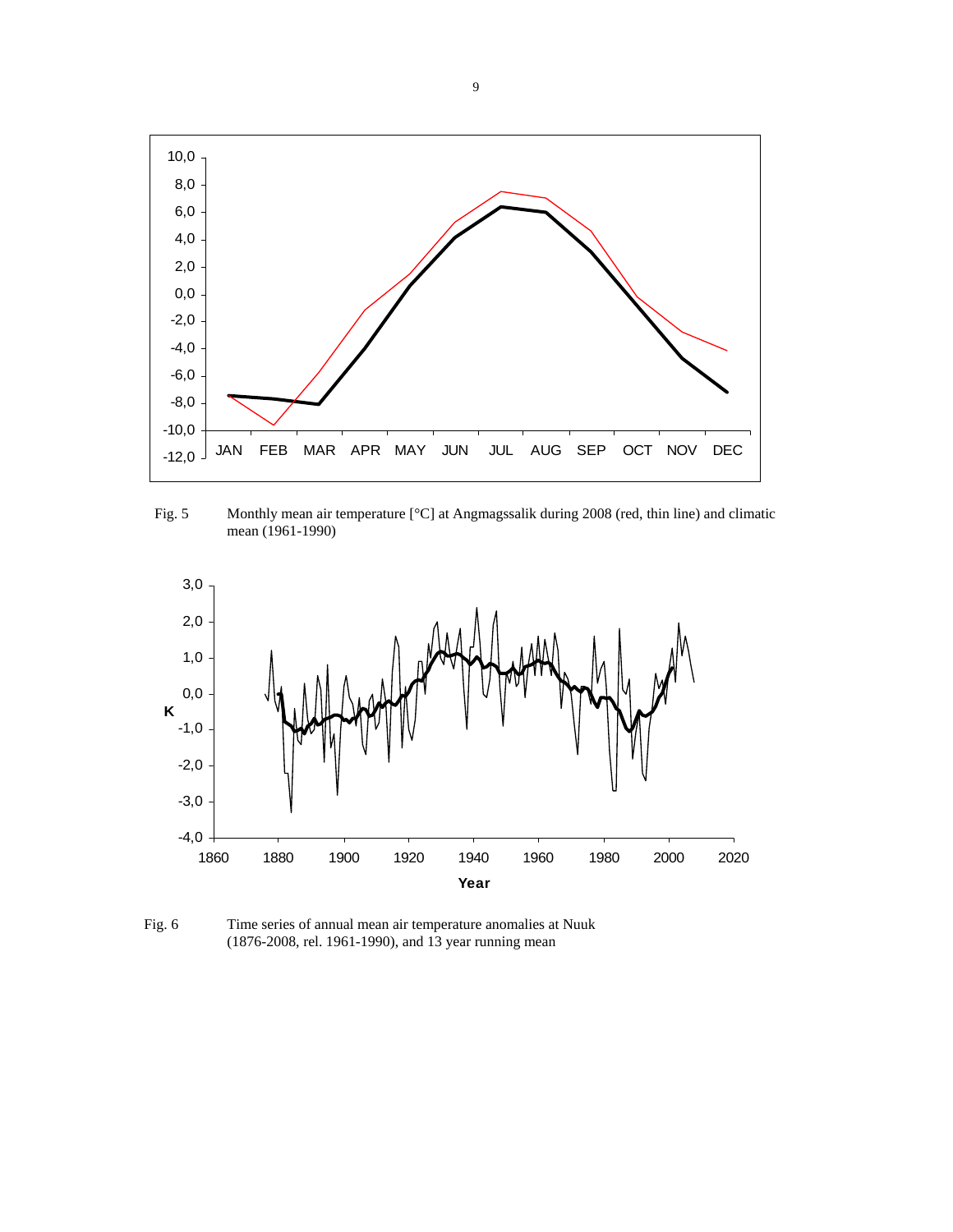

Fig. 7 Composite of decadal air temperature anomalies at Nuuk given relative to the climatic mean of 1961-1990 for the decades of the 1950s - 1990s and 2000s (dashed column)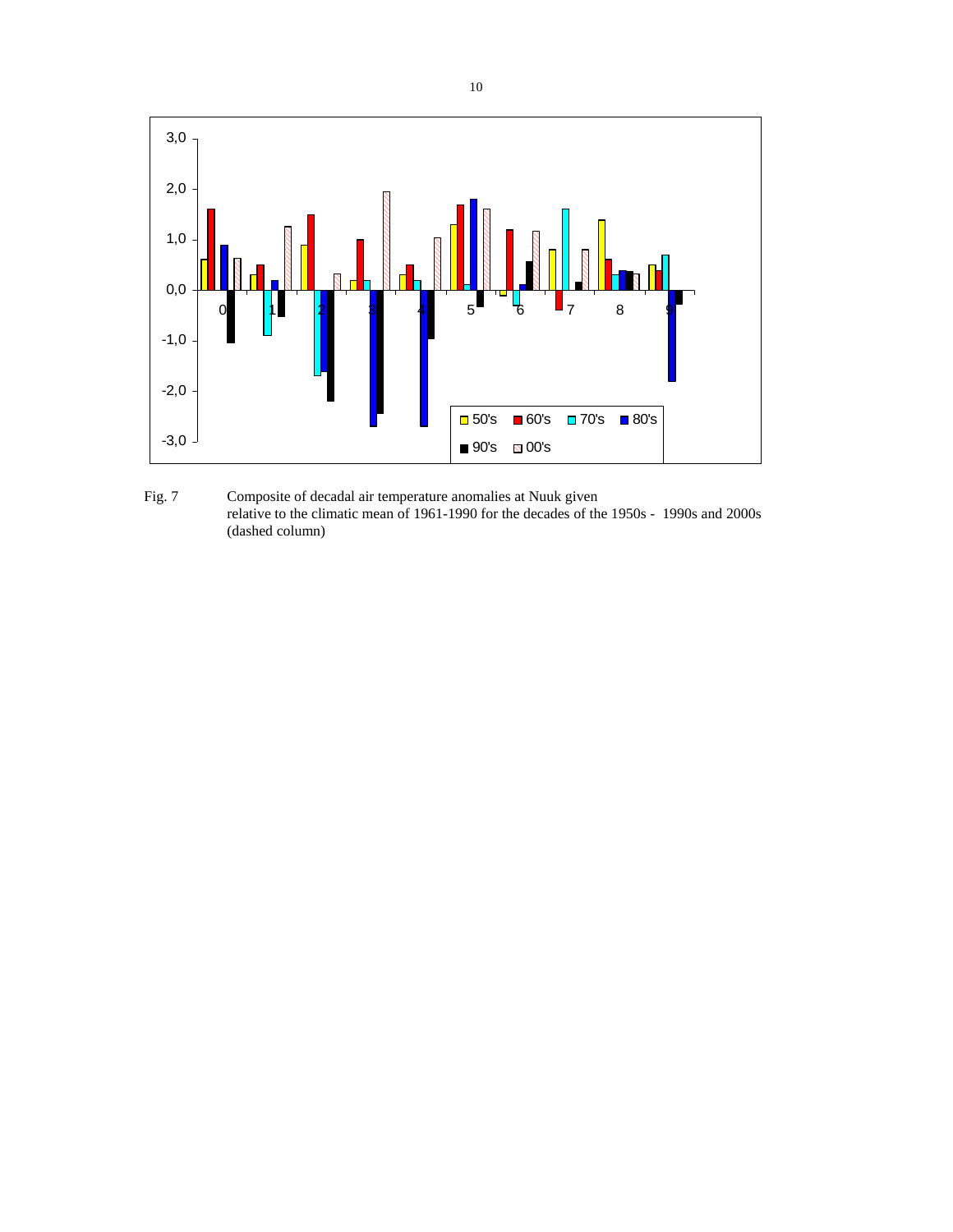



Fig. 8 Ice cover and ice edge during 28 January - 01 February 2008 (Davis Strait)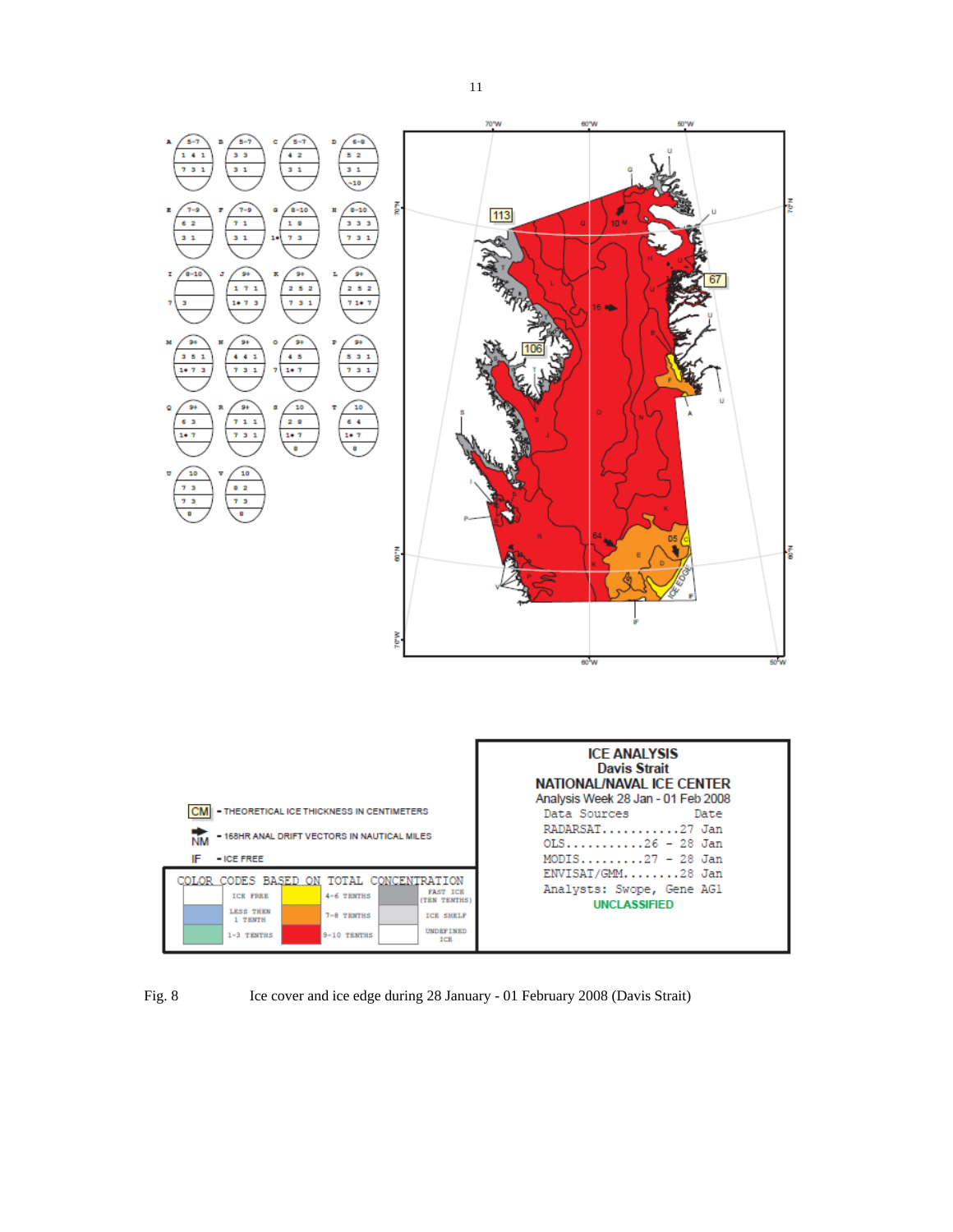

Fig. 9 Ice cover and ice edge during 28 January - 01 February 2008 (Greenland Southwest)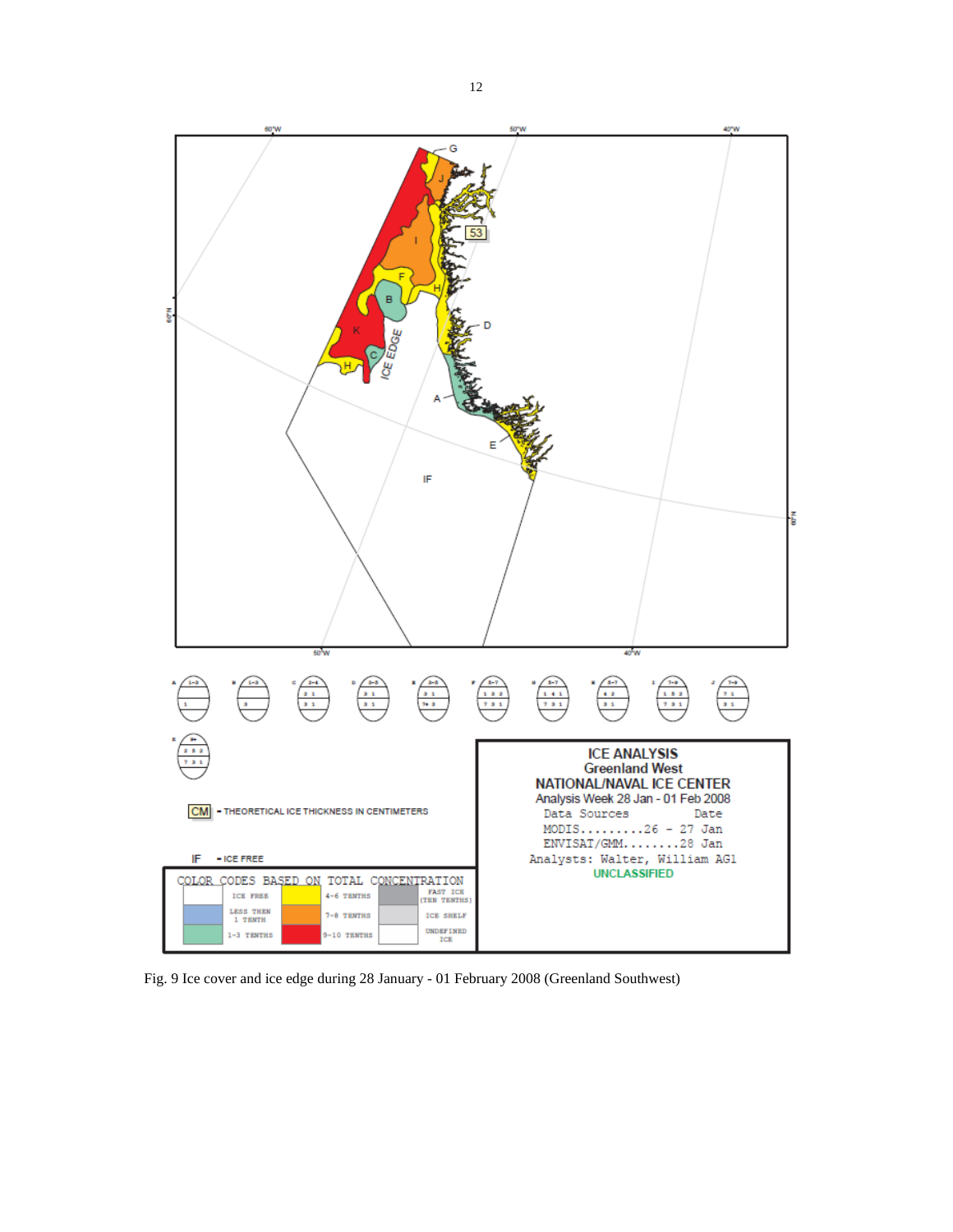

Fig. 10 Ice cover and ice edge during 28 January - 01 February 2008 (Greenland South)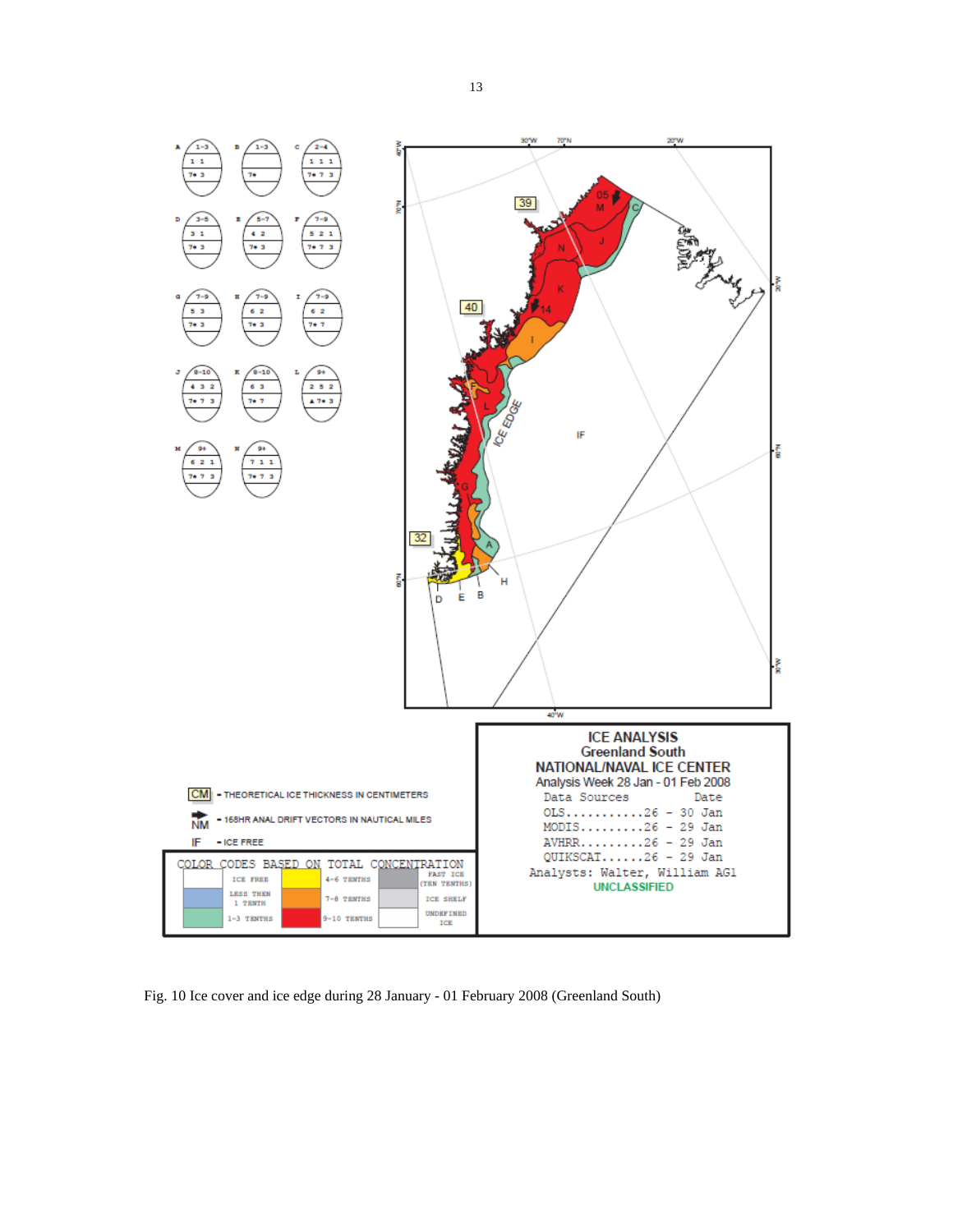

Fig. 11 Ice cover and ice edge during 21 - 25 April 2008 (Greenland South)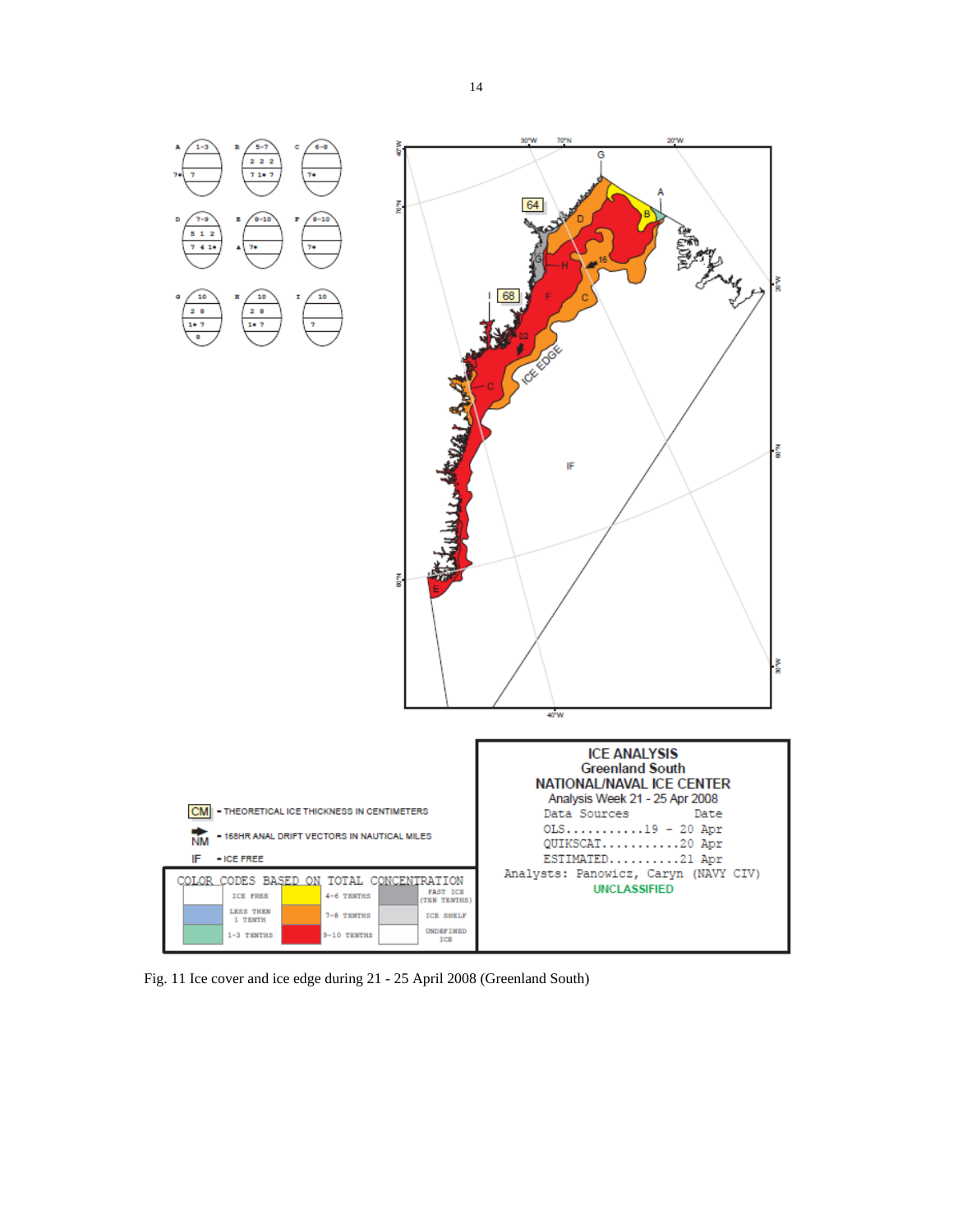

Fig. 12 Ice cover and ice edge during 21 - 25 April 2008 (Greenland Southwest)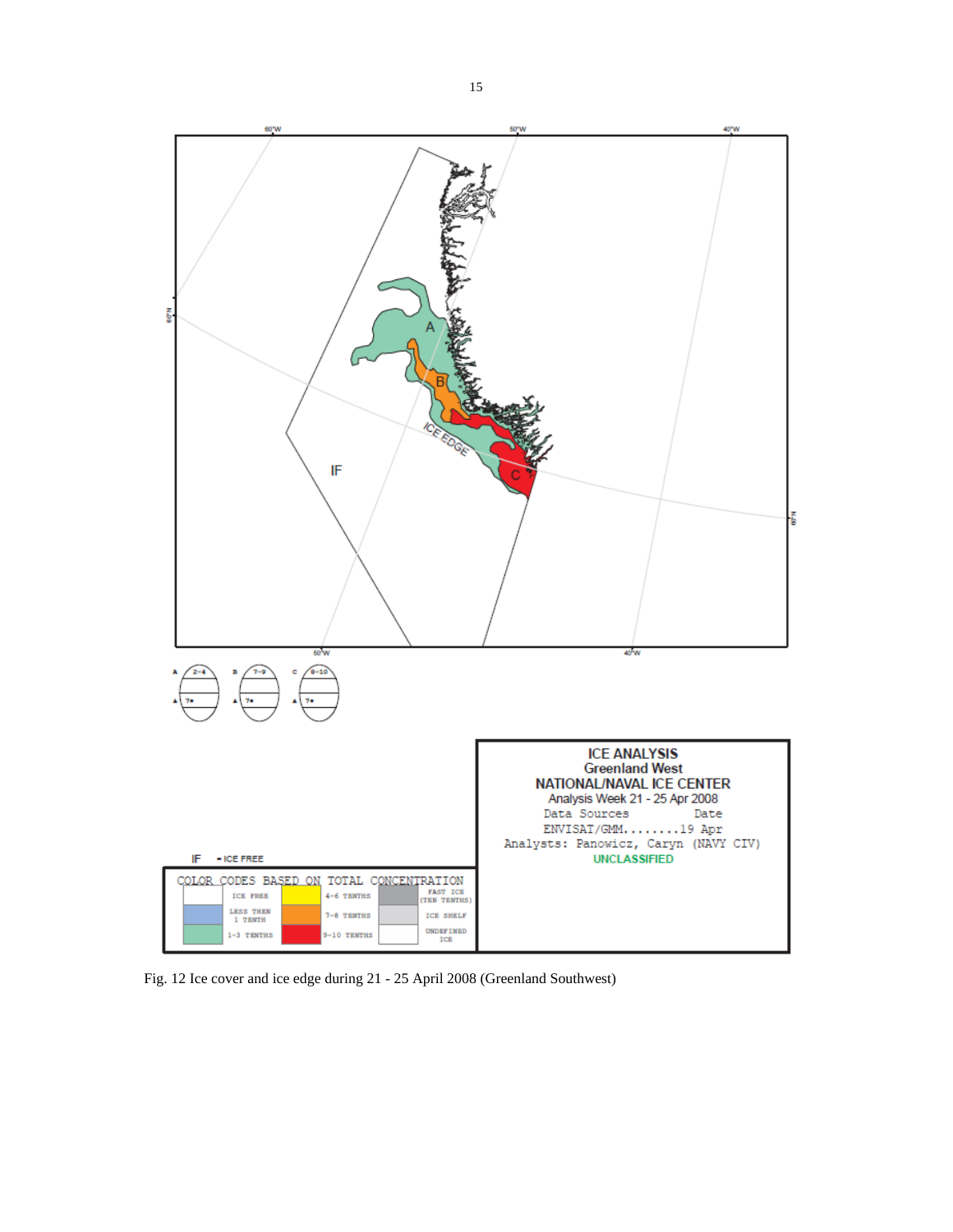

Fig. 13 Ice cover and ice edge during 03 - 07 November 2008 (Davis Strait)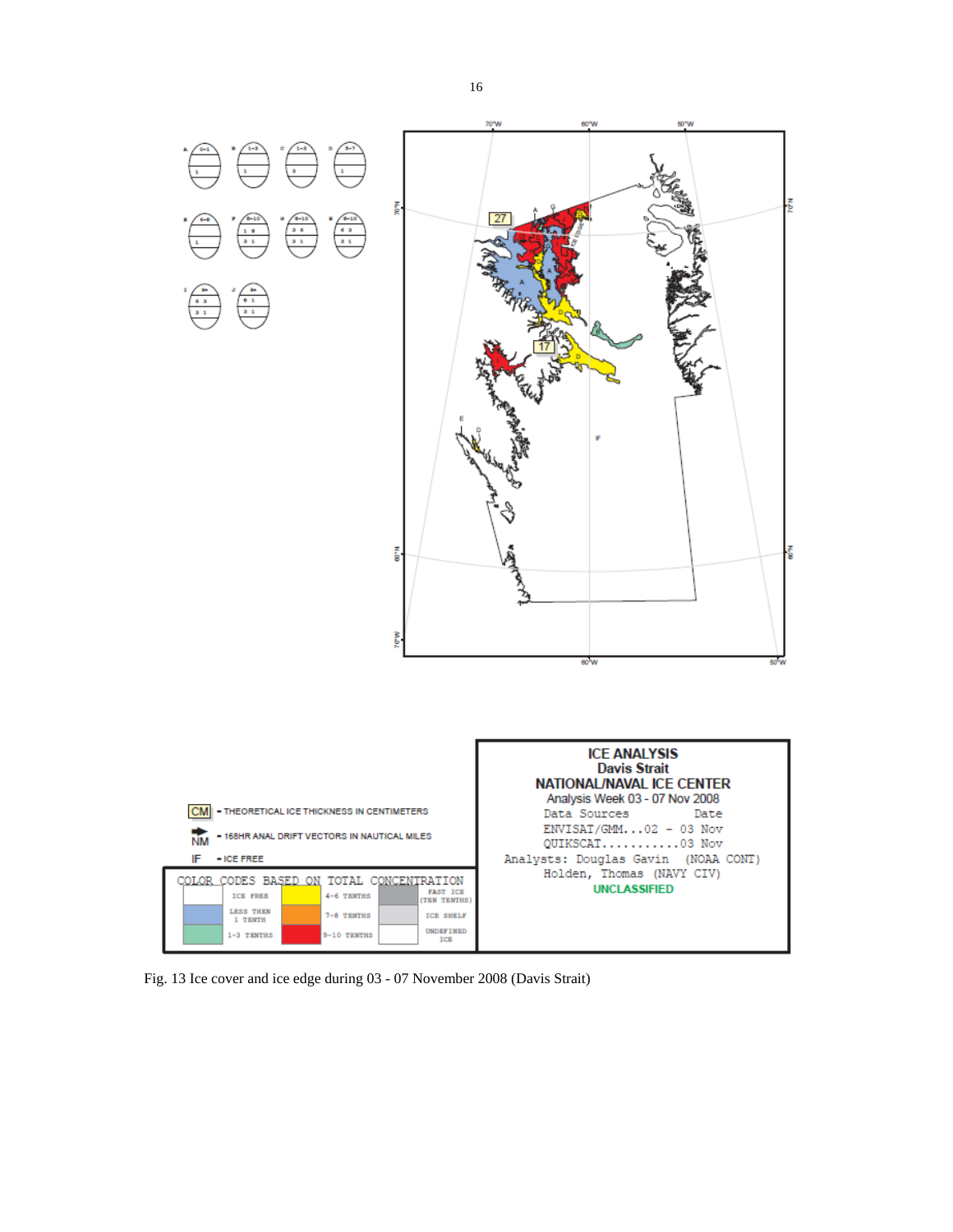

Fig. 14 Ice cover and ice edge during 03 -07 November 2008 (Greenland South)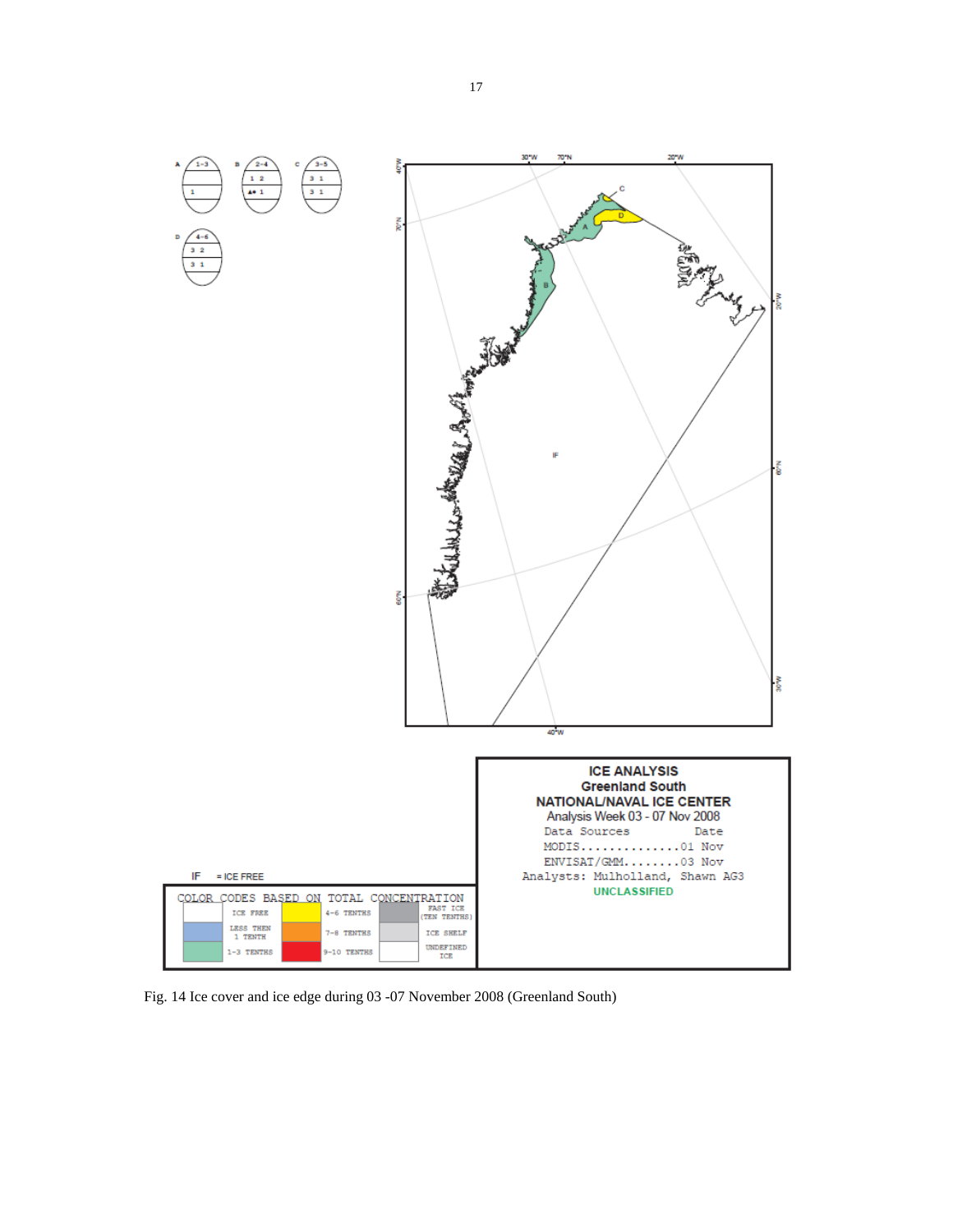

May 2008

Fig. 15 Sea Surface Temperature Anomalies (K) off Greenland and in the Labrador Sea, January-June 2008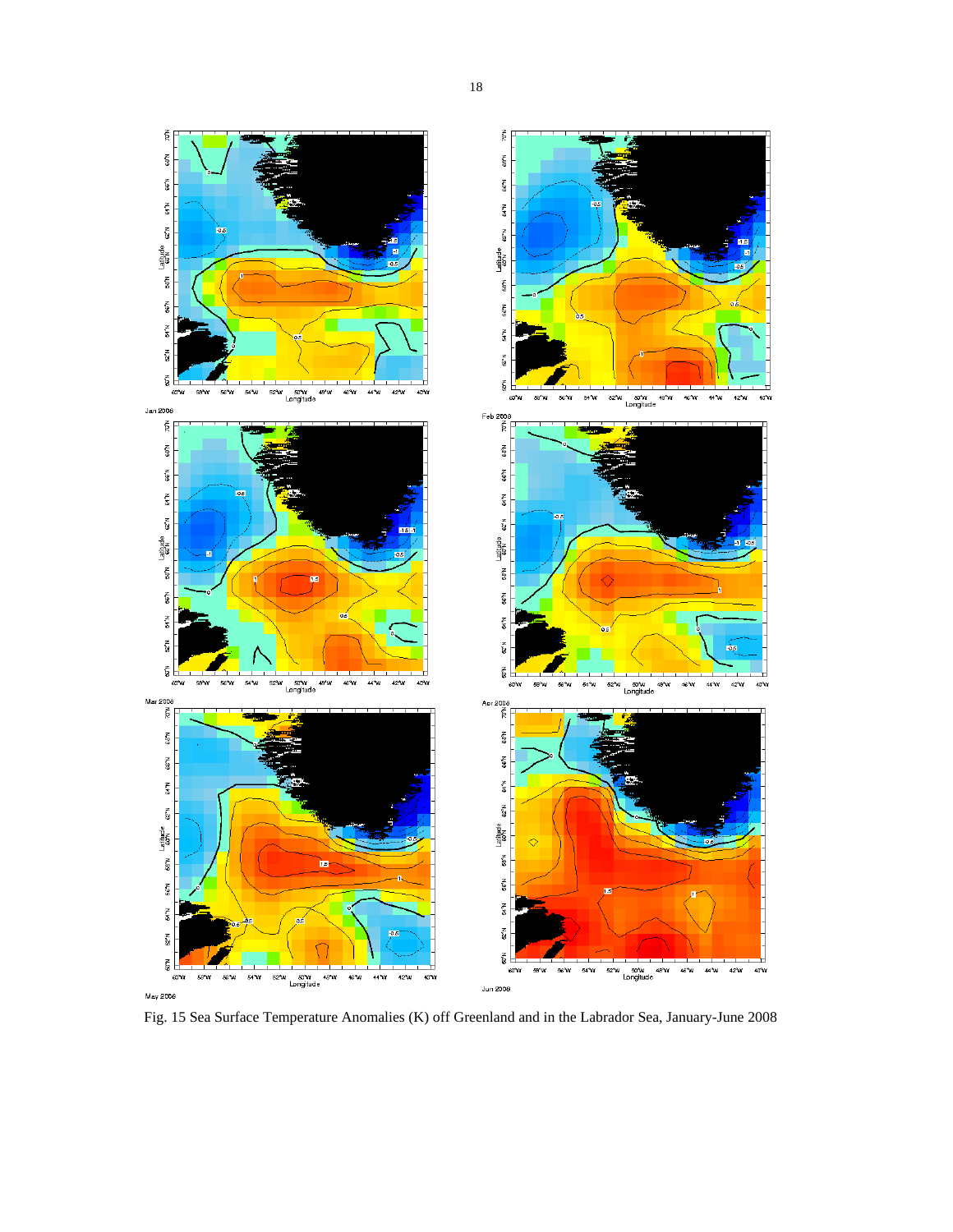

Fig. 16 Sea Surface Temperature Anomalies (K) off Greenland and in the Labrador Sea, July- December 2008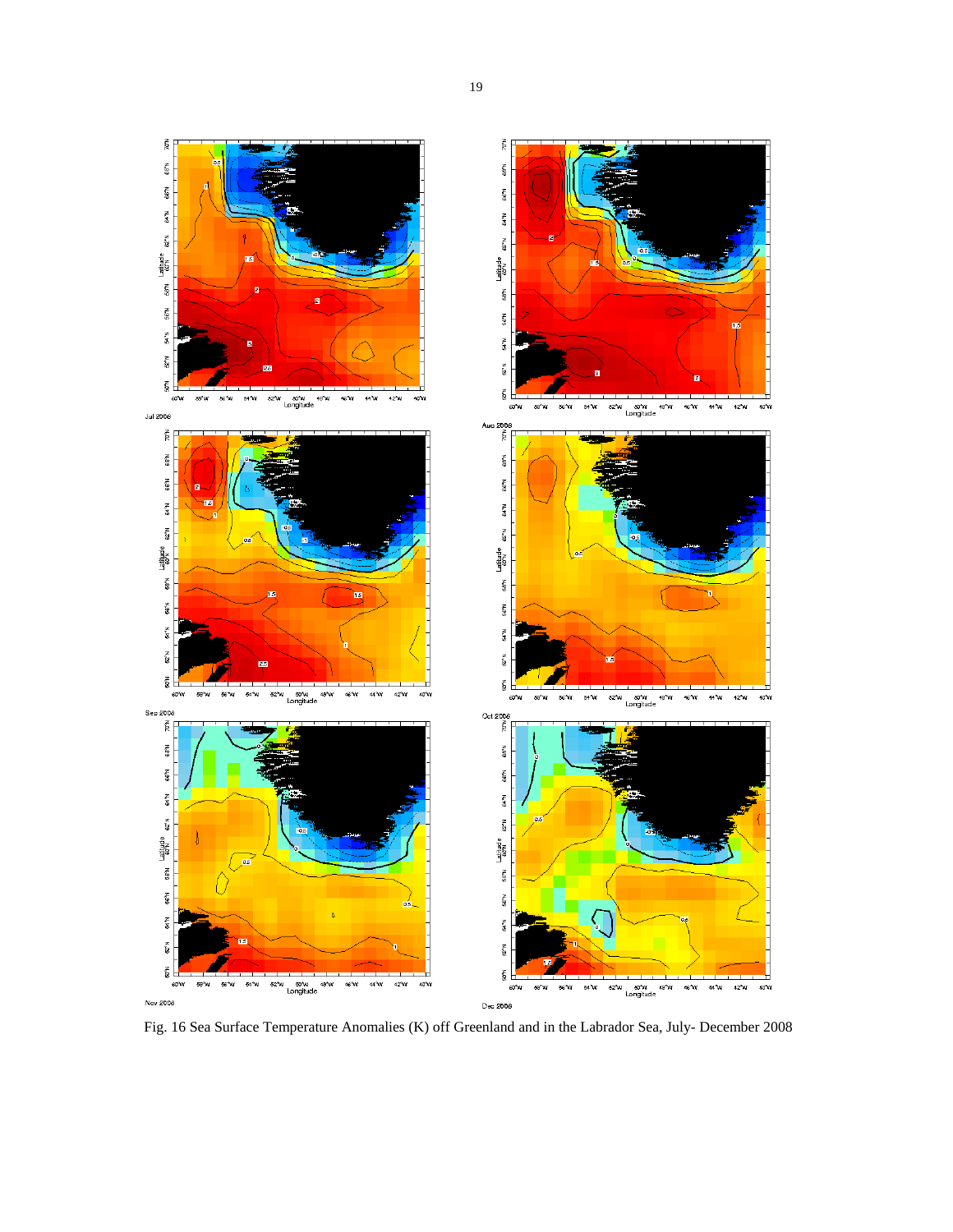

Fig. 17 Positions of fishing stations off East and West Greenland (104) during WH316\_2008, sampled NAFO Standard Sections: Fyllas Bank, Cape Desolation; in brackets: No. of stations;

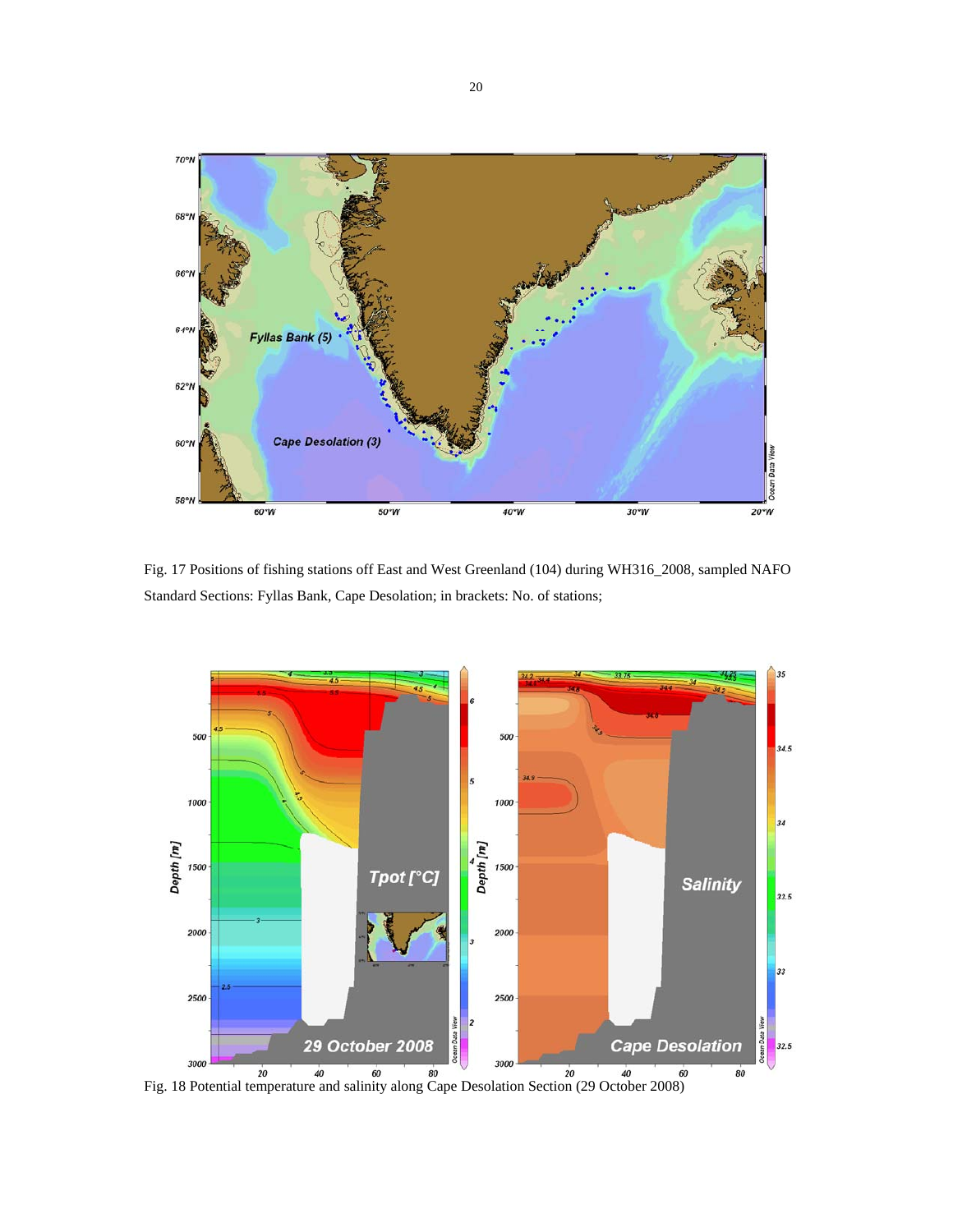

# **Fyllas Bank 0-200m, Autumn**

Fig. 19 Mean water temperature anomalies of layer 0-200m at station 4 of the Fyllas Bank Section during autumn; data: 1964-2008 (thin), 5 yr r.m. (bold); (base period: 1964-1990)

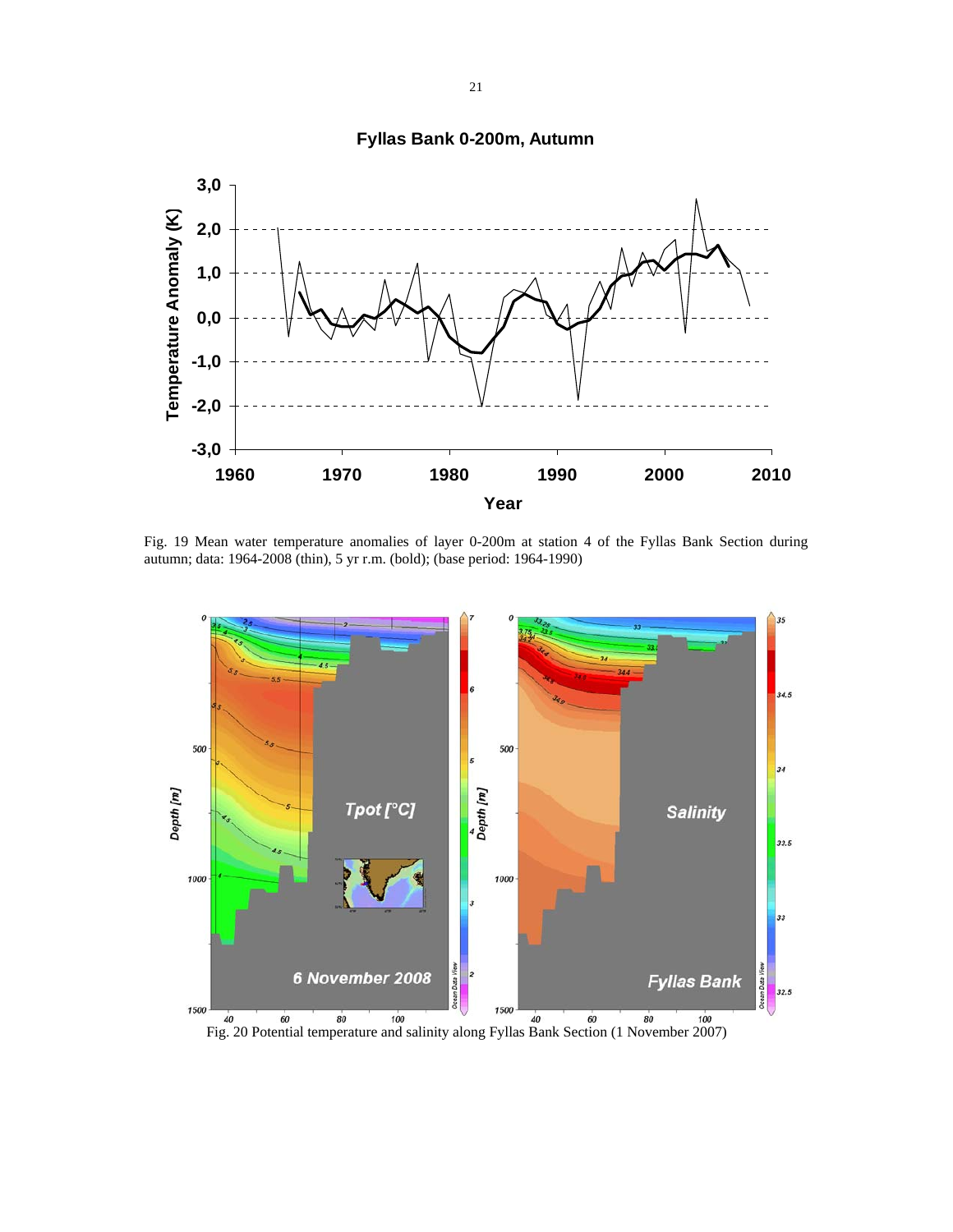

Fig. 21 Salinity of **calibration samples** at Cape Desolation Section station 3, **1500m** depth (60°28'N, 50° 00'W; data: 1984 – 2008; harmonic model adjusted to the data;  $r^2 = 0.85$ )



Fig. 22 Salinity of **calibration samples** at Cape Desolation Section station 3, **2000m** depth (60°28'N, 50° 00'W; data: 1984 – 2008; harmonic model adjusted to the data;  $r^2 = 0.80$ )